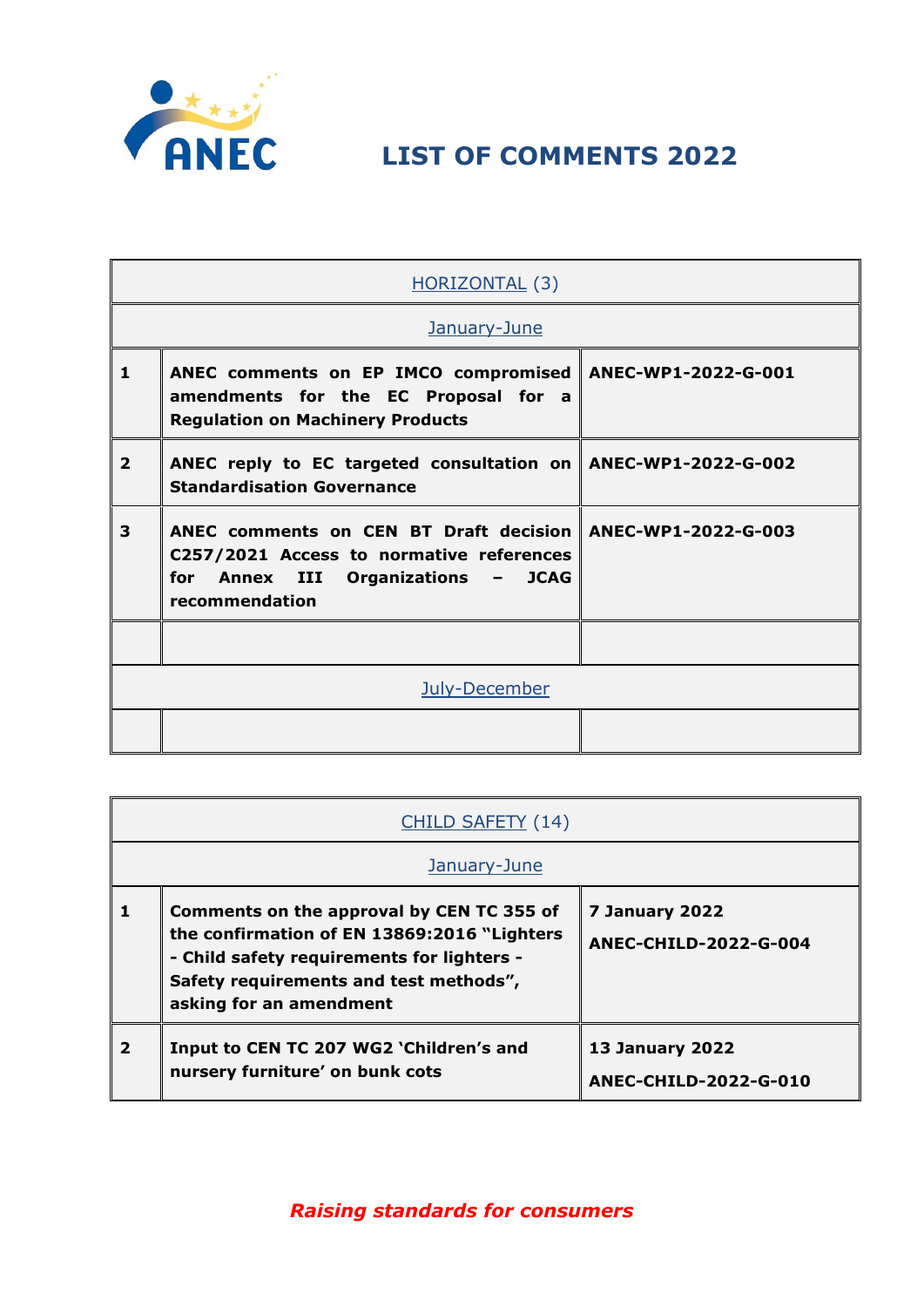

| $\overline{\mathbf{3}}$ | Comments on ISO TC 310 document N 179,<br>draft Strategic Business Plan of ISO TC 310<br>'Child care articles' (version Oct 2021)                                                                                                                             | <b>13 January 2022</b><br>ANEC-CHILD-2022-G-003        |
|-------------------------|---------------------------------------------------------------------------------------------------------------------------------------------------------------------------------------------------------------------------------------------------------------|--------------------------------------------------------|
| $\overline{\mathbf{4}}$ | Follow-up letter of January 2022 meeting of<br>CEN TC 136 WG17 'Trampoline parks'                                                                                                                                                                             | <b>17 January 2022</b><br>ANEC-ML-2022-0003            |
| 5                       | Support for CEN TC 252 document N1879,<br>draft decision C506/2021, Request for a 9-<br>months tolerance for prEN 12586 "Child care<br>articles - Soother holder - Safety<br>requirements and test methods"                                                   | 17 January 2022<br>ANEC-CHILD-2022-G-011               |
| 6                       | Support for CEN TC 207 N 2221 Draft decision<br>CEN/TC 207 N° 800 (C 2021/17) Adoption of<br>a new work item for the revision of EN 747-<br>1:2012+A1:2015 "Furniture - Bunk beds and<br>high beds - Part 1: Safety, strength and<br>durability requirements" | <b>18 January 2022</b><br><b>ANEC-CHILD-2022-G-008</b> |
| $\overline{\mathbf{z}}$ | Comments on CEN TC 207 document N2224,<br>WD (Oct 2021) of prEN 747-2 rev "Furniture -<br>Bunk beds and high beds - Part 2: Test<br>methods"                                                                                                                  | <b>18 January 2022</b><br><b>ANEC-CHILD-2022-G-006</b> |
| 8                       | Support for CEN TC 207 N 2223 Draft decision<br>CEN/TC 207 N° 801 (C 2021/18) - Adoption<br>of a new work item for the revision of EN<br>747-2:2012+A1:2015 "Furniture - Bunk beds<br>and high beds - Part 2: Test methods"                                   | <b>18 January 2022</b><br><b>ANEC-CHILD-2022-G-009</b> |
| 9                       | Comments on CEN TC 207 document N2224,<br>WD (Oct 2021) of prEN 747-2 rev "Furniture -<br>Bunk beds and high beds - Part 2: Test<br>methods"                                                                                                                  | <b>18 January 2022</b><br><b>ANEC-CHILD-2022-G-007</b> |
| 10                      | Support for CEN TC 252 approval (TCA) of<br>FprCEN TR 16411 'Child care articles -<br><b>Compiled interpretations of CEN/TC 252</b><br>standards'                                                                                                             | <b>18 January 2022</b><br><b>ANEC-CHILD-2022-G-012</b> |
| 11                      | Support for CEN TC 136 SC1 document<br>N1600, proposed answer to interpretation<br>request 2021-02 from Sweden concerning<br>angular/V-shaped openings in EN 1176-1<br>'Playground equipment and surfacing - Part                                             | <b>19 January 2022</b><br><b>ANEC-CHILD-2022-G-013</b> |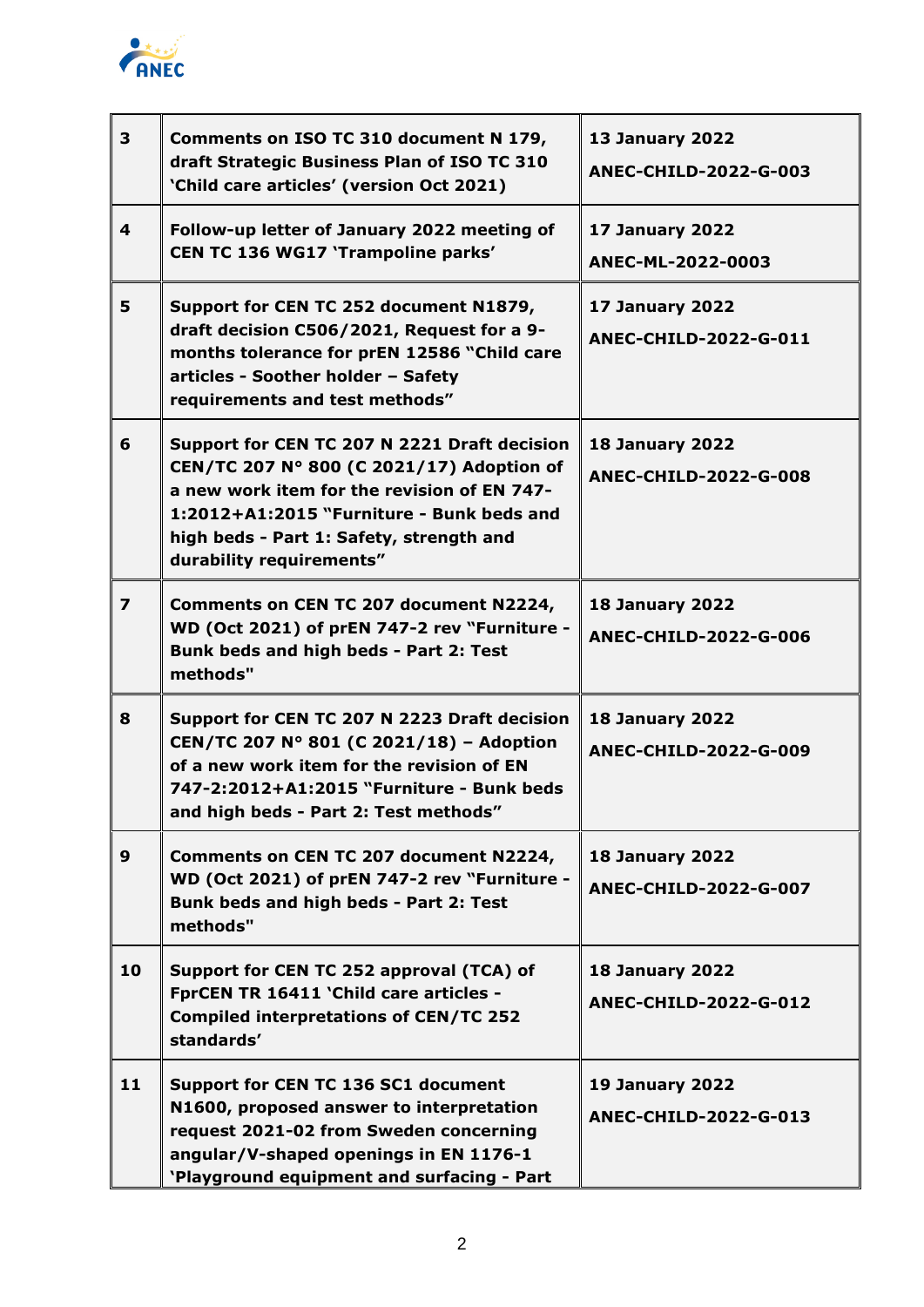

|                 | 1: General safety requirements and test<br>methods'                                                                                                                                               |                                                                              |
|-----------------|---------------------------------------------------------------------------------------------------------------------------------------------------------------------------------------------------|------------------------------------------------------------------------------|
| 12 <sub>2</sub> | Comments on CEN TC 402 document N 395,<br>draft minutes of the October 2021 plenary<br>meeting of CEN TC 402 'Domestic pools and<br>spas'                                                         | <b>19 January 2022</b><br>ANEC-ML-2022-0004                                  |
| 13              | <b>Preliminary comments on CEN TC 136 WG17</b><br>document N285, prEN ISO 23659 'Trampoline<br>parks' - Collated comments with<br>classifications, following 23rd meeting held<br>on 2022-01-12   | <b>19 January 2022</b><br><b>ANEC-CHILD-2022-G-014</b><br>ANEC-ML-2022-0005  |
| 14              | Support and favourable opinion of the formal<br>vote of EN 14749:2016/FprA1 `Furniture -<br>Domestic and kitchen storage units and<br>kitchen-worktops - Safety requirements and<br>test methods' | <b>25 January 2022</b><br><b>ANEC-CHILD-2022-G-016</b><br>ANEC-2022-FV-F-001 |
|                 | July-December                                                                                                                                                                                     |                                                                              |
|                 |                                                                                                                                                                                                   |                                                                              |

| ACCESSIBILITY () |  |  |
|------------------|--|--|
| January-June     |  |  |
|                  |  |  |
| July-December    |  |  |
|                  |  |  |

|                | DOMESTIC APPLIANCES (5)                                                              |                                             |
|----------------|--------------------------------------------------------------------------------------|---------------------------------------------|
|                | January-June                                                                         |                                             |
|                | Letter concerning January 2022 meeting of<br><b>IEC ACOS</b>                         | <b>13 January 2022</b><br>ANEC-ML-2022-0002 |
| $\overline{2}$ | Support with comments for the enquiry of<br>prEN 30-1-4 "Domestic cooking appliances | <b>13 January 2022</b>                      |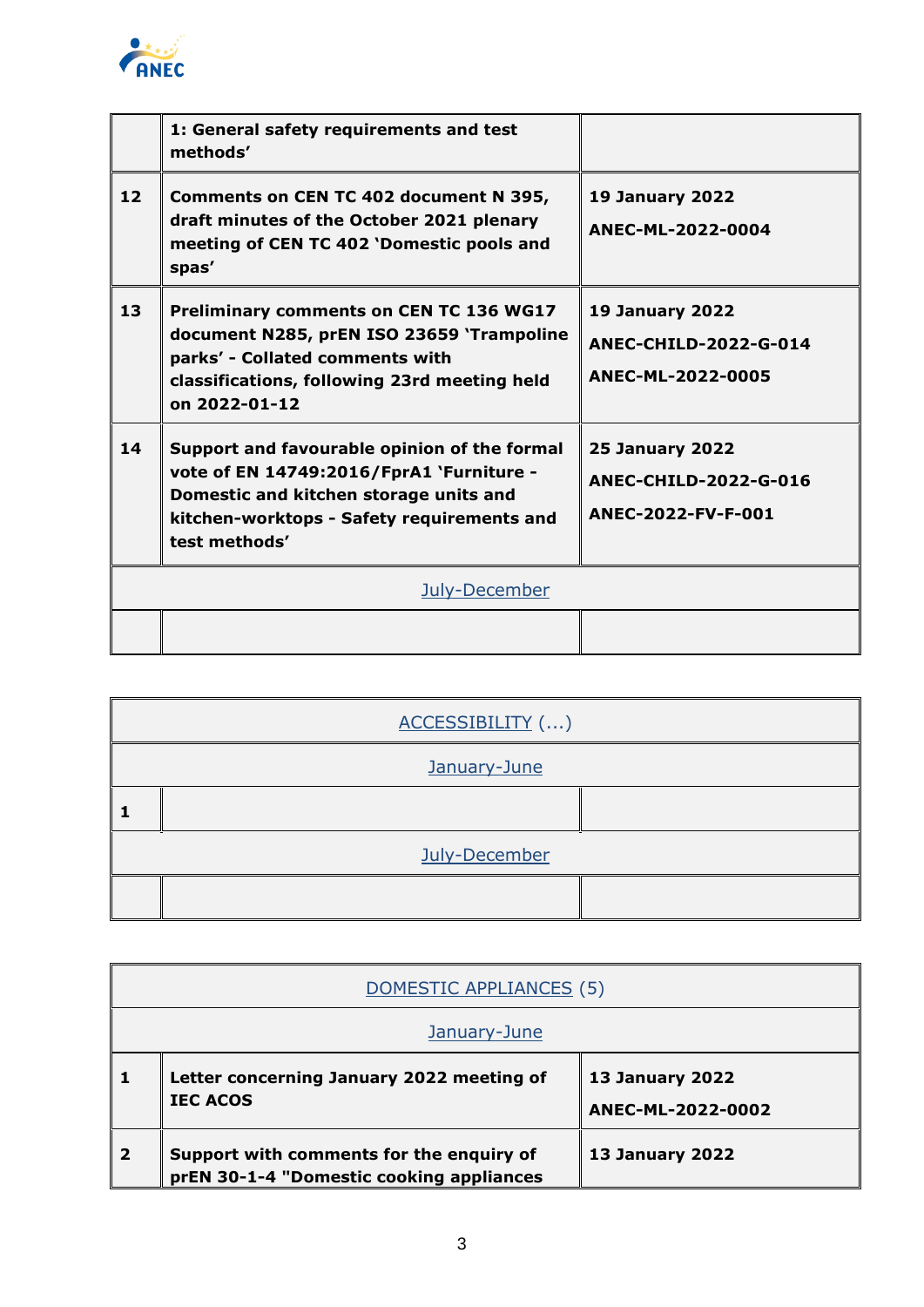

|                         | burning gas - Safety - Part 1-4: Appliances<br>having one or more burners with an<br>automatic burner control system"                                                                                                               | ANEC-DOMAP-2022-G-003                                                        |
|-------------------------|-------------------------------------------------------------------------------------------------------------------------------------------------------------------------------------------------------------------------------------|------------------------------------------------------------------------------|
| $\overline{\mathbf{3}}$ | Comment on CEN TC 93 document N 1068,<br>draft Decision CEN/TC 93 475/2022,<br>Adoption of a PWI for a revision of EN 131-1<br>'Ladders - Part 1: Terms, types, functional<br>sizes'                                                | <b>18 January 2022</b><br>ANEC-DOMAP-2022-G-004                              |
| 4                       | Support and favourable opinion for the formal<br>vote of EN 14749:2016/FprA1 'Furniture -<br>Domestic and kitchen storage units and<br>kitchen-worktops - Safety requirements and<br>test methods'                                  | <b>25 January 2022</b><br><b>ANEC-CHILD-2022-G-016</b><br>ANEC-2022-FV-F-001 |
| 5                       | Comment on CLC TC 116_Sec 0044-2021_RM,<br>resolutions and minutes of the September<br>2021 plenary meeting of CENELEC TC 116<br>'Electric motor-operated hand-held tools,<br>transportable tools and lawn and garden<br>machinery' | <b>27 January 2022</b><br>ANEC-ML-2022-0002                                  |
|                         |                                                                                                                                                                                                                                     |                                                                              |
|                         | July-December                                                                                                                                                                                                                       |                                                                              |
|                         |                                                                                                                                                                                                                                     |                                                                              |

| DIGITAL SOCIETY (2) |                                                                                                                                    |                         |
|---------------------|------------------------------------------------------------------------------------------------------------------------------------|-------------------------|
|                     | January-June                                                                                                                       |                         |
| 1                   | <b>ANEC comments on the European Commission</b><br>proposal for an Artificial Intelligence Act                                     | ANEC-DIGITAL-2022-G-001 |
| $\overline{2}$      | <b>ANEC comments on CEN-CLC SRAHG 'RED</b><br><b>Cybersecurity' position on draft RED</b><br>cybersecurity standardisation request | ANEC-DIGITAL-2022-G-004 |
|                     |                                                                                                                                    |                         |
|                     | July-December                                                                                                                      |                         |
|                     |                                                                                                                                    |                         |